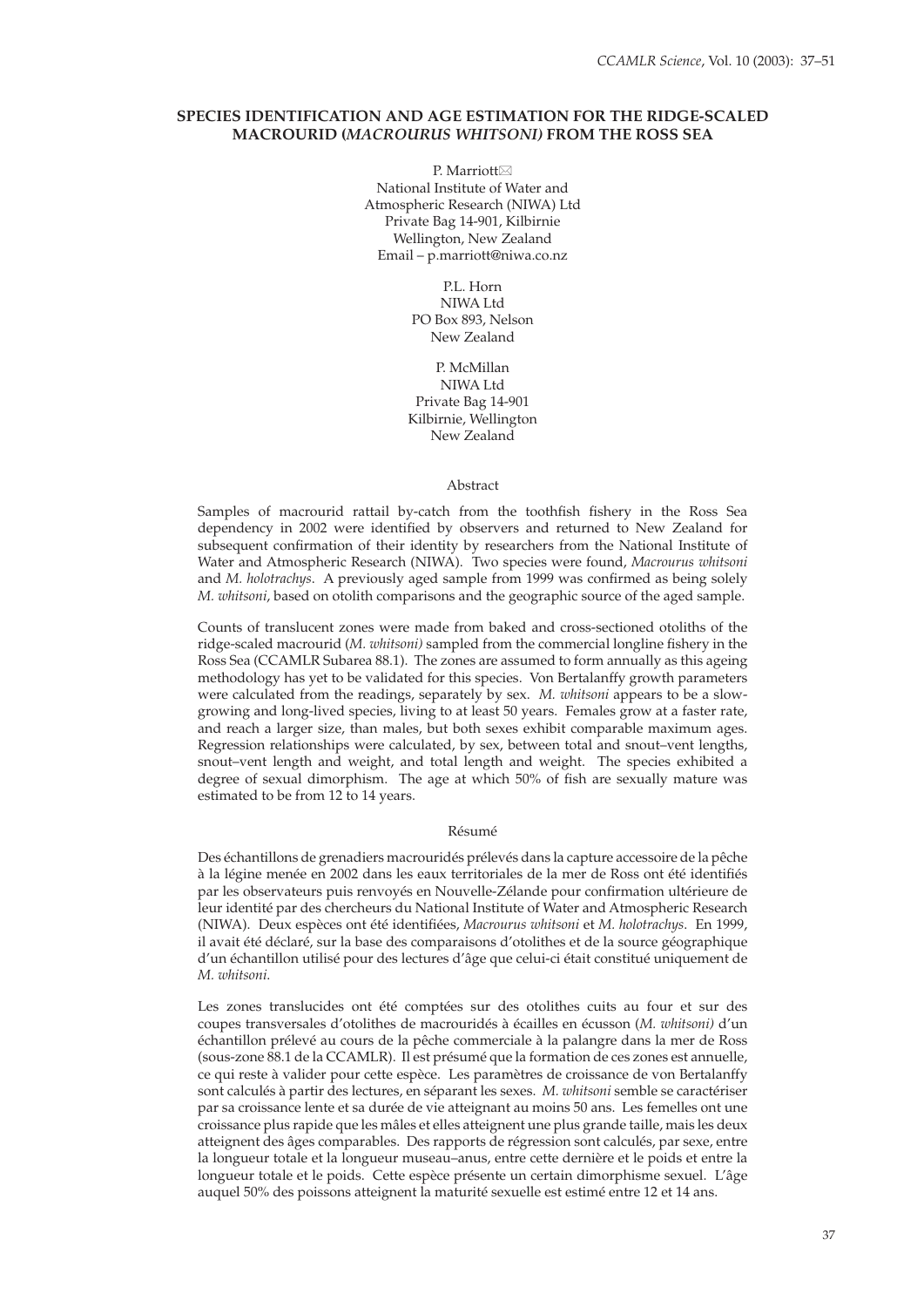#### Резюме

Образцы прилова макрурусового долгохвоста при промысле клыкача в водах, относящихся к морю Росса, в 2002 г. были идентифицированы наблюдателями и возвращены в Новую Зеландию для последующего подтверждения их видовой принадлежности учеными из Национального института водных и атмосферных исследований (NIWA). Было обнаружено два вида – *Macrourus whitsoni* и *M. holotrachys*. На основании сравнений отолитов и географического происхождения образца 1999 г., возраст которого был определен ранее, было подтверждено, что он относится исключительно к *M. whitsoni*.

Были произведены подсчеты полупрозрачных зон по обожженным и разрезанным отолитам гребенчаточешуйного макруруса (*M. whitsoni)*, образцы которого были получены в ходе коммерческого ярусного промысла в море Росса (Подрайон АНТКОМа 88.1). Поскольку такая методология определения возраста для данных видов еще нуждается в проверке, принимается допущение, что эти зоны формируются ежегодно. На основе этих данных были рассчитаны параметры роста по Берталанфи отдельно для каждого пола. *M. whitsoni*, по-видимому, является медленно растущим видом с большой продолжительностью жизни – минимум 50 лет. Самки растут быстрее и достигают бóльших размеров, чем самцы, однако оба пола демонстрируют сопоставимый максимальный возраст. Были рассчитаны регрессионные соотношения для каждого пола, между общей длиной и длиной от носа до анального отверстия, длиной от носа до анального отверстия и весом, общей длиной и весом. Данный вид продемонстрировал некоторую степень полового диморфизма. Возраст, при котором 50% рыбы является половозрелой, был определен в 12–14 лет.

#### Resumen

Las muestras de granaderos presentes en la captura secundaria de la pesquería de austromerluza efectuada en la dependencia del mar de Ross en 2002 fueron identificadas por los observadores y enviadas a Nueva Zelandia para la confirmación posterior de su identidad por investigadores del Instituto Nacional de Investigaciones Hidrológicas y Atmosféricas (NIWA). Se encontraron dos especies, *Macrourus whitsoni* y *M. holotrachys*. Se confirmó que una muestra recolectada en 1999, y a la cual se le había determinado la edad mediante una comparación de sus otolitos y del lugar de procedencia, estuvo compuesta en su totalidad de *M. whitsoni*.

Los otolitos del granadero de escamas escutiformes (*M. whitsoni)* capturado durante las operaciones de la pesquería de palangre comercial realizada en el mar de Ross (Subárea 88.1 de la CCRVMA) fueron secados al horno y cortados en secciones para el recuento de las zonas translúcidas. Se ha supuesto la formación de zonas anuales dado que este método aún no ha sido convalidado para esta especie. De las lecturas de cada sexo por separado se calcularon los parámetros de crecimiento de von Bertalanffy. Parece ser que *M. whitsoni* es una especie longeva, de crecimiento lento, que alcanza a llegar, por lo menos, hasta los 50 años. Las hembras crecen más rápidamente que los machos y alcanzan un tamaño mayor, pero las edades máximas son comparables para ambos sexos. Se calcularon las relaciones de regresión por sexo entre la longitud total y la longitud preanal, la longitud preanal y el peso y la longitud total y el peso. La especie exhibió cierto dimorfismo sexual. La edad a la cual el 50% de los peces alcanzó la madurez sexual fue estimada en 12 a 14 años.

Keywords: *Macrourus whitsoni*, identification, otoliths, ageing, maturity, CCAMLR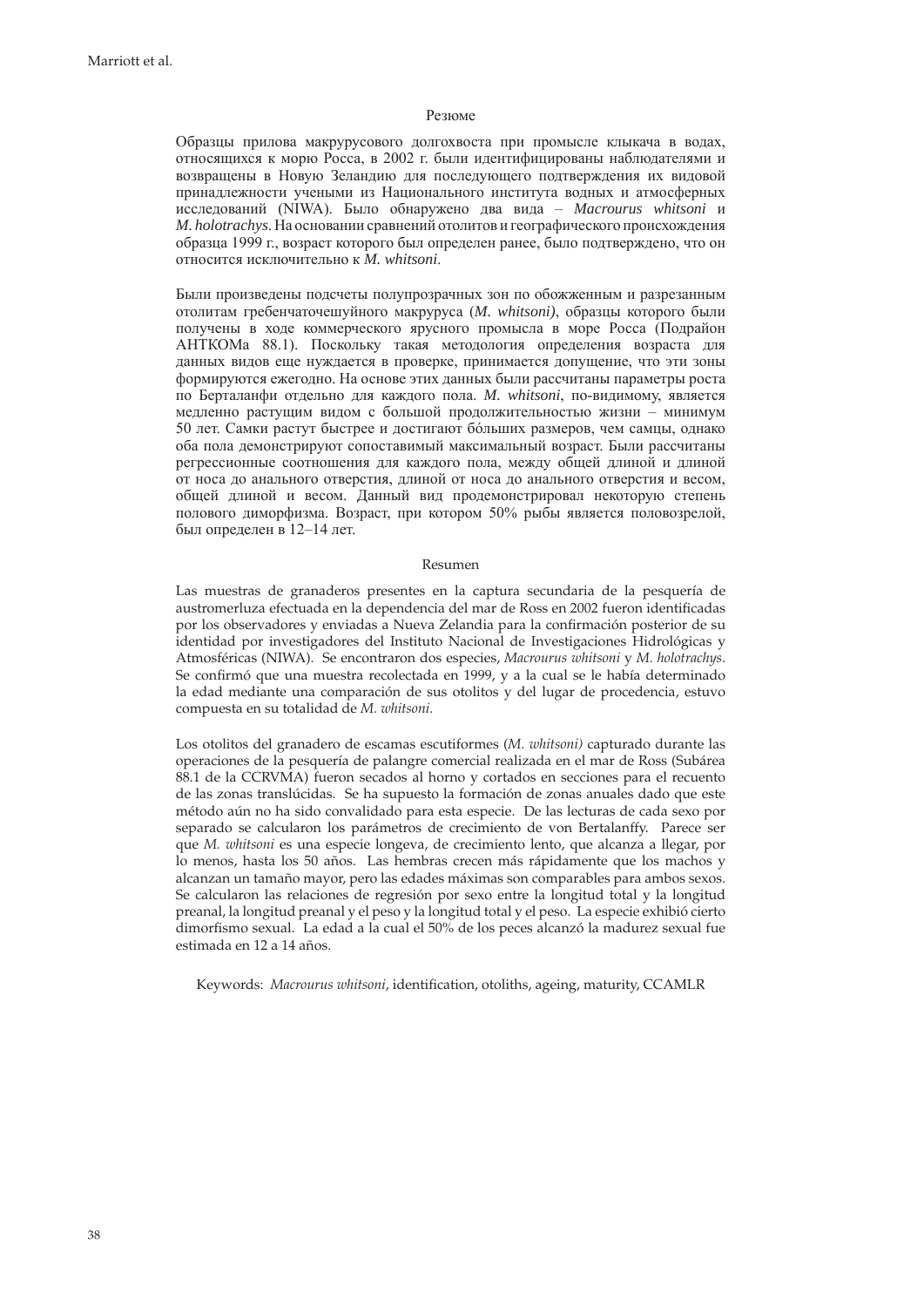#### INTRODUCTION

A target longline fishery for *Dissostichus* spp. in waters in and near the Ross Sea has operated each year since 1998 (Hanchet et al., 2002). Toothfish landings increased steadily from 41 tonnes in 1998 to 1 370 tonnes in 2002. The Antarctic toothfish (*D. mawsoni*) accounted for about 85% of total landings, and the Patagonian toothfish (*D. eleginoides*) made up less than 1% of the catch. Macrourids, almost exclusively *Macrourus whitsoni*, comprised a substantial by-catch of the fishery and accounted for about 10% of total landed weight (Hanchet et al., 2002). In the 2002 season, about 158 tonnes of *M. whitsoni* were reported as having been caught. Although a by-catch, the species is clearly of commercial importance, and is in need of monitoring and management. However, little is known about its biology.

In the past, identification of Ross Sea macrourids by observers has been uncertain. In 1999 and 2002 CCAMLR observers recorded *M. whitsoni, M. carinatus*, *M. holotrachys* and *Coryphaenoides armatus* in observations and collections from longline catches in the Ross Sea. A large number of randomly selected specimens collected from the same fishery in 2002 were returned whole to New Zealand for accurate taxonomic identification.

Growth parameters have been developed for numerous macrourid species distributed throughout the world's oceans (see review by Swan and Gordon, 2001) and a wide variety of longevities were reported, but many species appear to have a moderate lifespan (i.e. a maximum age in excess of 15 years), and a few species are slow growing and very long lived (e.g. Bergstad, 1995; Andrews et al., 1999). The growth rate and longevity of a species markedly influence its sustainable exploitation rate. Such information is required for *M. whitsoni* in the Ross Sea.

The aim of the current study is to provide estimates of a number of productivity parameters for *M. whitsoni*, i.e. von Bertalanffy growth parameters, instantaneous natural mortality, and age at maturity. These parameters are essential inputs in any fishery yield models. It should be noted that the results presented below are preliminary, as the ageing technique used has yet to be validated for this species. Macrourids have a long, tapering tail and the terminal segment of the tail is often missing from sampled specimens. Consequently, comparative regressions for snout–vent length, total length, and weight have also been generated for *M. whitsoni*.

#### **METHODS**

#### Species Identification

In 1999, CCAMLR observers collected macrourid otoliths, for subsequent ageing, on two commercial longline trips to the Ross Sea (CCAMLR Subarea 88.1), from an area with bounds of 71–76°S and 170°E–170°W. Considerable doubt was expressed as to the identity of specimens sampled by the observers. The majority of specimens were labelled as *M. carinatus*, a species common in southern New Zealand. A few specimens were labelled as *M. whitsoni*, a known Antarctic macrourid. Examination of otolith morphometrics and meristics showed the otolith structure was either highly polymorphic or that there was more than one species in the collection (Marriott and Horn, 2001). It was assumed that the majority of macrourids sampled were *M. whitsoni* but were misidentified by the observers.

In 2002, CCAMLR observers were requested to collect macrourid specimens for identification. The requirements were 'Two fish at random are to be collected from each of 50 sets, frozen and stored. These samples should be labelled with vessel, observer name, set number, observer identification of the fish, "random" and date'.

These specimens were thawed and identified by fish taxonomists before biological and otolith samples were taken. Subsamples of the specimens were retained and passed to the National Museum of New Zealand Te Papa Tongarewa. Iwamoto  $(1990)$ , the main reference used for identification, outlines the key differences between *M. carinatus*, *M. whitsoni* and *M. holotrachys* (Table 1), and provides information for identification of other rattails from the area. The sex, gonad stage, weight, total length and snout–vent length were also recorded for each fish.

Otoliths from positively identified macrourids of the 2002 sample were visually compared to the range of morphs exhibited in the 1999 macrourid sample. Otolith morphometrics of *M. holotrachys* were also compared with the morphometrics of the 1999 sample.

The start positions of all sets that caught macrourids were analysed for the 1999 and 2002 seasons, to see if species of macrourid caught could be separated by their geographical range.

#### Otolith Preparation and Interpretation

A random sample of 300 *M. whitsoni* otoliths was selected, ensuring coverage of the full range of available fish lengths. Where possible the left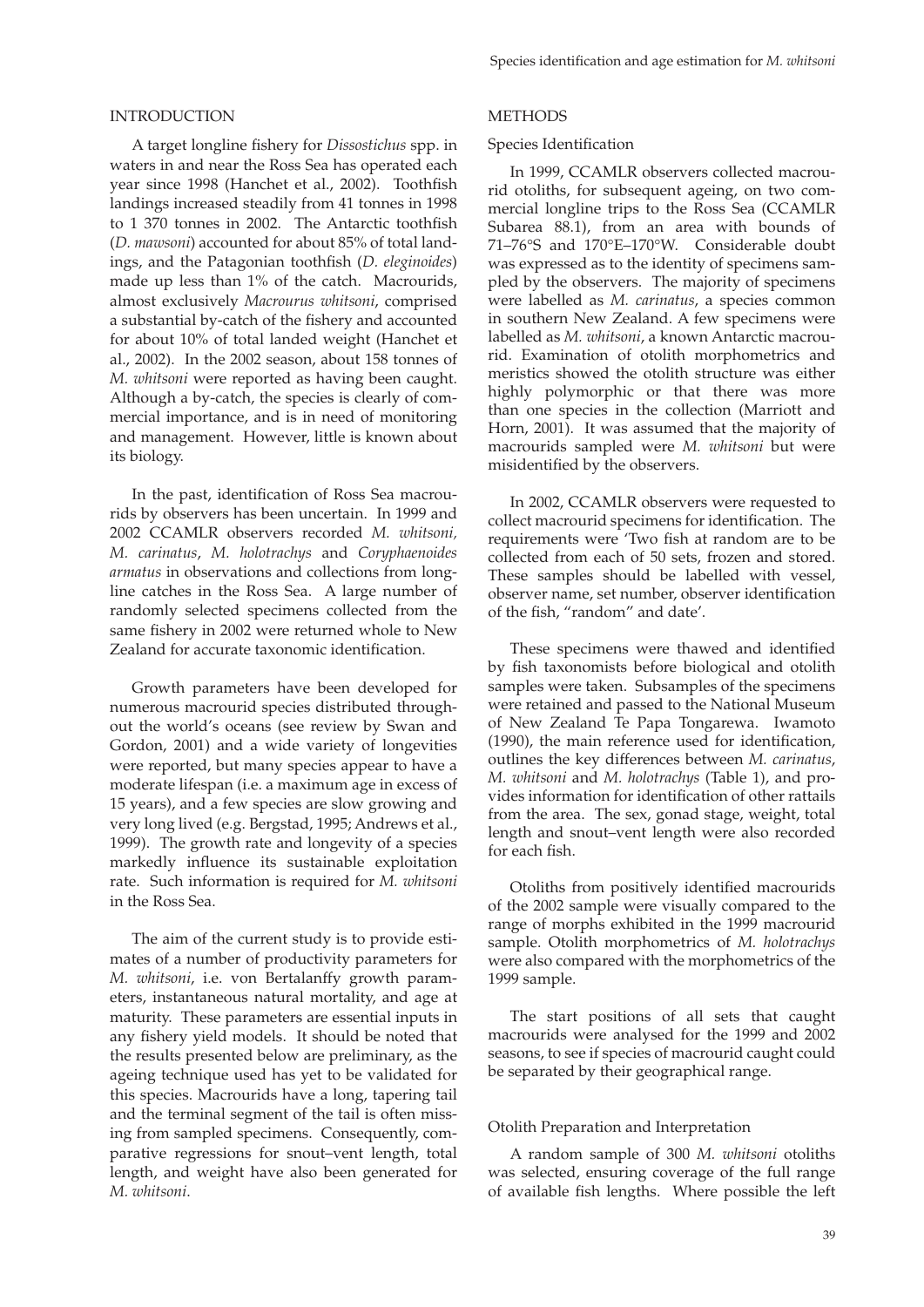| M. carinatus                                     | M. holotrachys                                                                                        | M. whitsoni                                       |  |
|--------------------------------------------------|-------------------------------------------------------------------------------------------------------|---------------------------------------------------|--|
| Underside of head<br>scaled posterior to snout   | naked except for a few scales                                                                         | mostly scaled                                     |  |
| <27                                              | Scales in oblique row between anal fin origin and lateral line (mean in parentheses)<br>$22 - 31(26)$ | $25 - 59(36)$                                     |  |
| Pyloric caeca (mean in parentheses)<br>$13 - 21$ | $9 - 17(13)$                                                                                          | $17 - 38(27)$                                     |  |
| $5 - 6$                                          | Scales in oblique row between second dorsal fin and lateral line<br>$6 - 7$                           | $7 - 9$                                           |  |
| Distribution<br>temperate to sub-Antarctic       | temperate to sub-Antarctic                                                                            | Antarctic, mostly inside<br>Antarctic Convergence |  |

Table 1: Summary of key characters used to identify specimens of *Macrourus carinatus, M. holotrachys* and *M. whitsoni*, from Iwamoto (1990), from this study, and unpublished data.

otolith was used for morphometrics and preparation, but if it was damaged, absent or displayed calcium resorption, the right otolith was used.

A sample of 300 otoliths was prepared using a standardised resin embedding technique. The otoliths were baked at 285°C for 8 minutes, then embedded in epoxy resin (Araldite K142) and cured at 50°C for 24 hours. The resin blocks were sectioned transversely through the otolith primordia using a diamond-edged wafering blade, and polished on the cut surfaces. The prepared otolith surfaces were coated with paraffin and observed through a stereomicroscope at approximately  $\times$ 50 magnification, with illumination by reflected light. The sections generally exhibited a regular pattern of translucent and opaque zones; counts were made of the translucent zones.

Age estimates were generated on the assumption that one opaque and one hyaline zone represent one year's growth in the otolith. A readability value was attributed to each age estimate, as follows:

- 1. certain count
- 2. uncertainty of  $\pm 1$  year
- 3. uncertainty of  $\pm 2$  years
- 4. uncertain count of more than  $\pm 2$  years
- 5. unreadable.

All otoliths were read without prior knowledge of the length or sex of the individual. A subset of 60 otoliths were also read by another worker familiar with otolith interpretation, to obtain an estimate of the between-reader variability in attributed ages.

Estimation of Growth Parameters

Von Bertalanffy curves were fitted to the resultant length-at-age data, and growth between sexes was compared, using the likelihood method of Kimura (1980). An estimate of instantaneous natural mortality (*M*) was derived using the equation

$$
M = -\log_e(p)/A
$$

where  $p$  is the proportion of the population that reaches age *A* or older (Hoenig, 1983). A *p* of 0.01 was used here as the stock is presumed to have experienced a relatively low level of exploitation so far. Only fish with readability grades of  $1-3$  were used in the analysis of von Bertalanffy parameters and natural mortality.

#### Regression Equations

Observers measured the following parameters on fresh macrourids:

- total length  $(cm)$  tip of snout to tip of tail;
- snout–vent length  $(cm)$  tip of snout to the vent; and
- whole weight (to 0.1 kg).

Regression equations relating total length to snout–vent length, total length to weight, and snout–vent length to weight were generated. Regression slopes were tested using a heterogeneityof-slopes model, and if that test was non-significant, the intercepts (elevations) of the two regression lines were tested by analysis of covariance.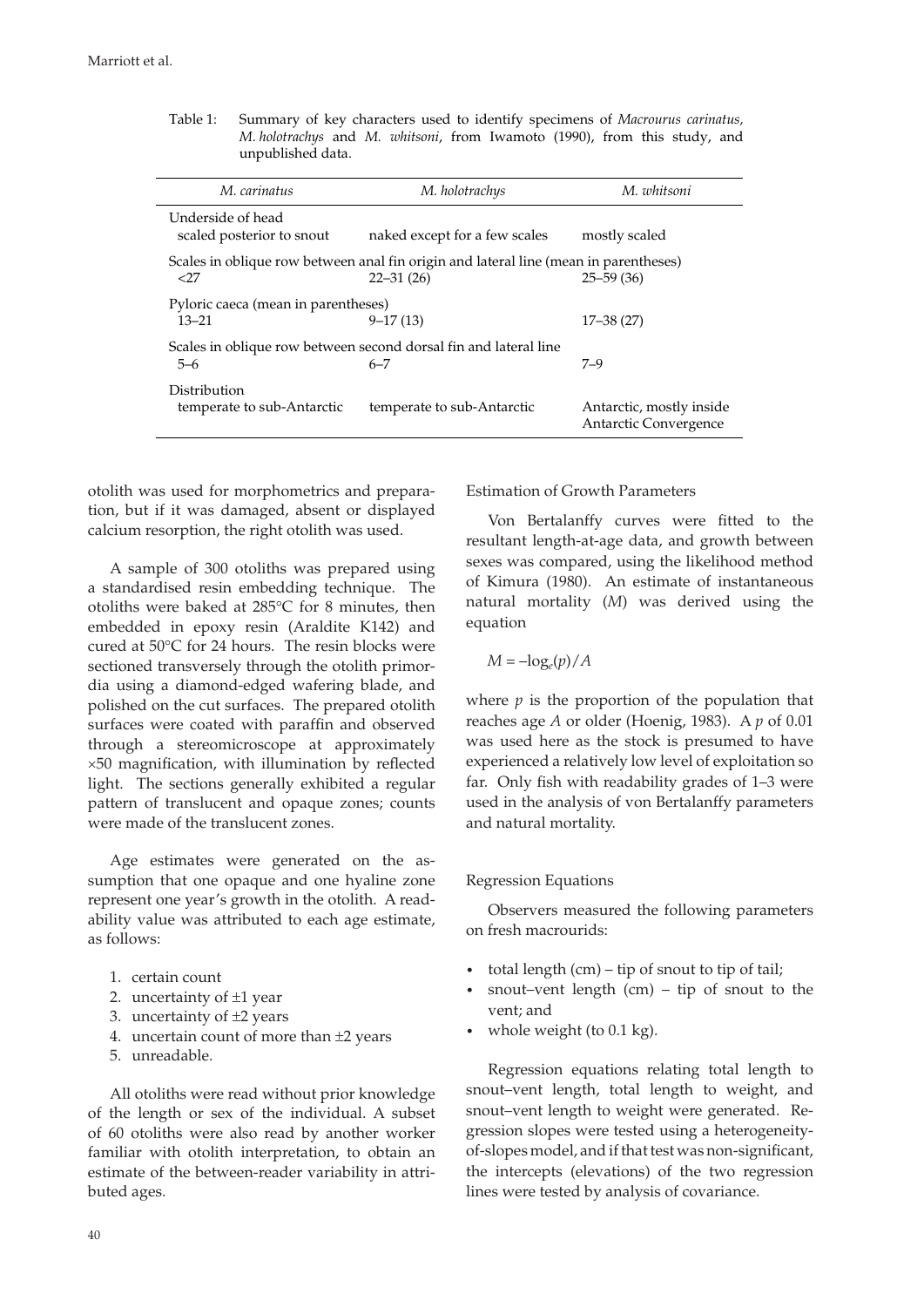# Analysis of Size and Age at Maturity

Observers determined gonad stage macroscopically, using the following five-stage scale for both males and females:

- 1. immature
- 2. maturing
- 3. ripe
- 4. running ripe
- 5. spent.

Data were collated by centimetre size class, and mean snout–vent length at maturity was designated as the size class at which more than 50% of the fish sampled were at maturity stage 2 or greater. The regression equations derived above were used to convert mean vent length at maturity into mean total length at maturity and mean age at maturity.

# RESULTS

#### Species Identification

Of the 361 individually recorded observer specimens from the Ross Sea in 2002, 348 were labelled *M. whitsoni,* 11 were labelled *M. carinatus* and two were labelled *C. armatus*. The specimens the observers labelled as *C. armatus* were identified as *M. holotrachys.* The total of identified specimens consisted of 364 *M. whitsoni* and 11 *M. holotrachys*  individuals.

A summary of some of the meristic and morphometric character values are given in Table 2. *M. whitsoni* was readily distinguished from *M. holotrachys* using the following characters (details for *M. holotrachys* in parentheses):

- underside of the head mostly covered with small scales, especially posteriorly (naked on underside of head except for a few scales opposite the angles of the mouth);
- smaller scales with 25–59 (22–31) in an oblique row between the anal fin origin and the lateral line; and
- more pyloric caeca, i.e. 17–38 (9–17).

The two species were similar in maximum size and weight but there were very few smaller sized *M. holotrachys* specimens in the samples. Detailed taxonomic examination would be required to document other differences.

Otolith morphology for both *M. whitsoni* and *M. holotrachys* appeared to be polymorphic and encompassed a similar range of forms. The dorsal margin of *M. holotrachys* otoliths tended to show more exaggerated sculpting and processes than similar sized *M. whitsoni* otoliths. Meristics of *M. holotrachys* showed reasonably distinct but partially overlapping ranges when plotted with the meristic data from the aged specimens collected in 1999.

Analysis of the start positions of longline sets for the 2002 data and the 1999 data showed that *M. holotrachys* was only found in the most northerly stations (north of  $65^{\circ}$ S). The fish from the 1999 season ageing study all came from stations far to the south of any stations where *M. holotrachys* occurred (all south of 70ºS).

# Otolith Interpretation

The otolith sections generally exhibited a regular pattern of translucent and opaque zones, most clearly apparent in the region extending from the ventral margin to the ventral side of the sulcus (Figure 1).

There was a change in the growth pattern in most otoliths at about the tenth zone, i.e. the otolith growth changed from rapid anterior–posterior and dorso–ventral growth to a more even deposition of material over the whole surface of the otolith, resulting in a thickening of the otolith laterally. The location of the transition zone was variable, but usually lay within the range of zone 8 to zone 13 inclusive. Microscopically, wide zones with many checks were observed up to the transition zone, followed by regular, narrow, and generally clear zones from the transition zone to the otolith margin.

The primary reader interpreted the 300 prepared otoliths with readability grades as follows:

| Readability |    |       |    |
|-------------|----|-------|----|
| Number      | 62 | - 144 | 16 |

The two readers achieved a good correlation in attributed ages in the subset of 60 otoliths. All otoliths to which both readers attributed a readability of 3 or better were compared, resulting in 73% of counts being within 3 of each other and 93% within 5. The between-reader age differences approximated a normal distribution around zero, which indicated the lack of between-reader bias.

#### Growth Parameters

Calculated von Bertalanffy growth parameters together with sample details are listed for all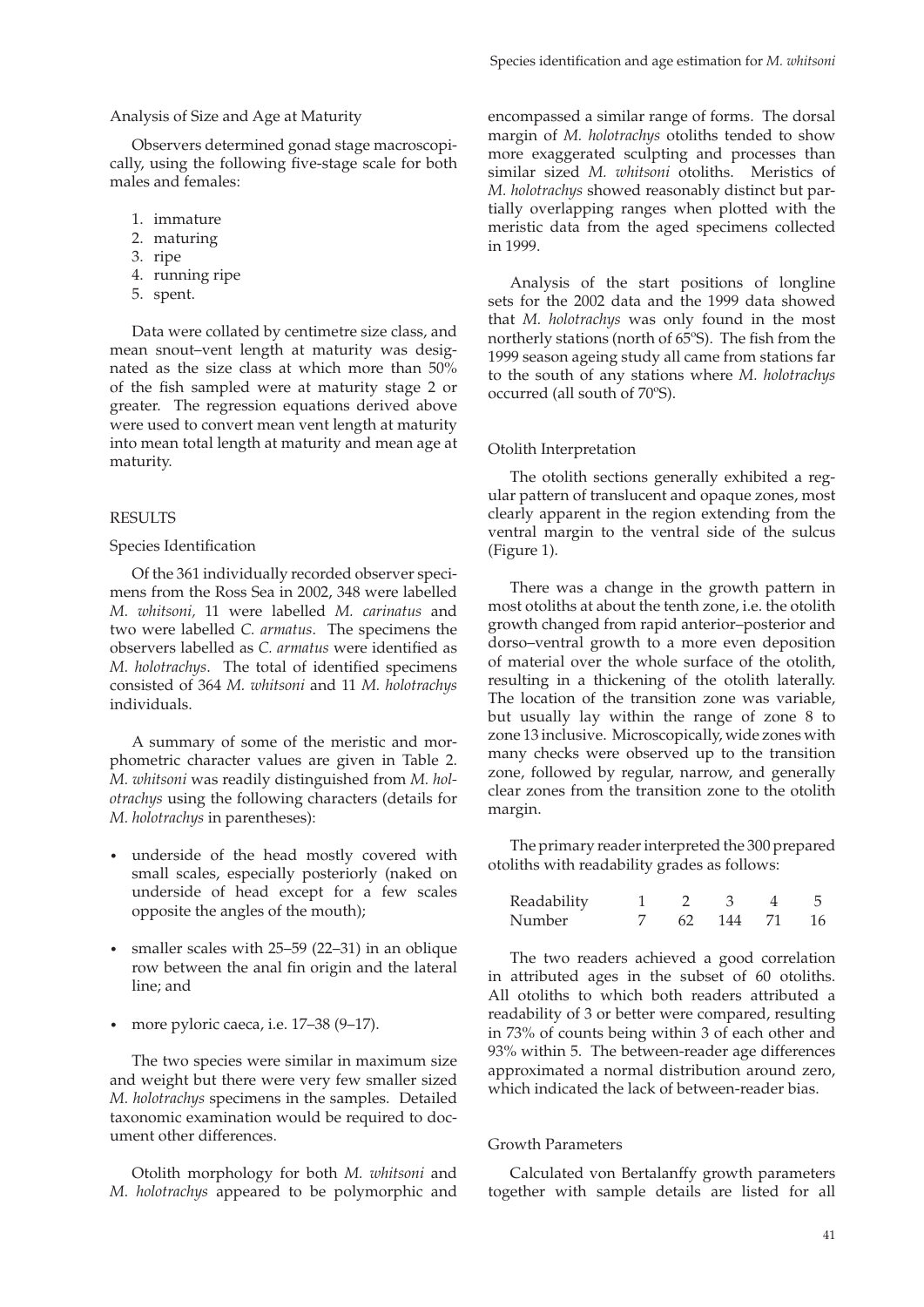|                                                            | Range     | Mean | N   |
|------------------------------------------------------------|-----------|------|-----|
| Macrourus whitsoni                                         |           |      |     |
| Weight $(g)$                                               | 215–5125  | 1128 | 362 |
| Total length (cm)                                          | $33 - 94$ | 58   | 353 |
| Snout-vent length (mm)                                     | 121-348   | 206  | 363 |
| Scale row count – lateral line to anal fin origin          | $25 - 59$ | 36   | 59  |
| Scale row count - second dorsal fin origin to lateral line | $7 - 9$   | 8    | 62  |
| Pyloric caeca                                              | $17 - 38$ | 27   | 58  |
| Macrourus holotrachys                                      |           |      |     |
| Weight (g)                                                 | 1067-5134 | 3153 | 11  |
| Total length (cm)                                          | $59 - 92$ | 77   | 11  |
| Snout-vent length (mm)                                     | 235-411   | 322  | 11  |
| Scale row count – lateral line to vent                     | $22 - 31$ | 26   | 11  |
| Scale row count – second dorsal fin origin to lateral line | $6 - 7$   | 6    | 11  |
| Pyloric caeca                                              | $9 - 17$  | 13   | 11  |

Table 2: Summary meristic and morphometric data collected for specimens of *Macrourus whitsoni* and *M. holotrachys* from the region of the Ross Sea, 2002.



Figure 1: Sectioned otolith displaying the zone structure and region utilised for zone counts. This section contains 40 complete zones or years of growth.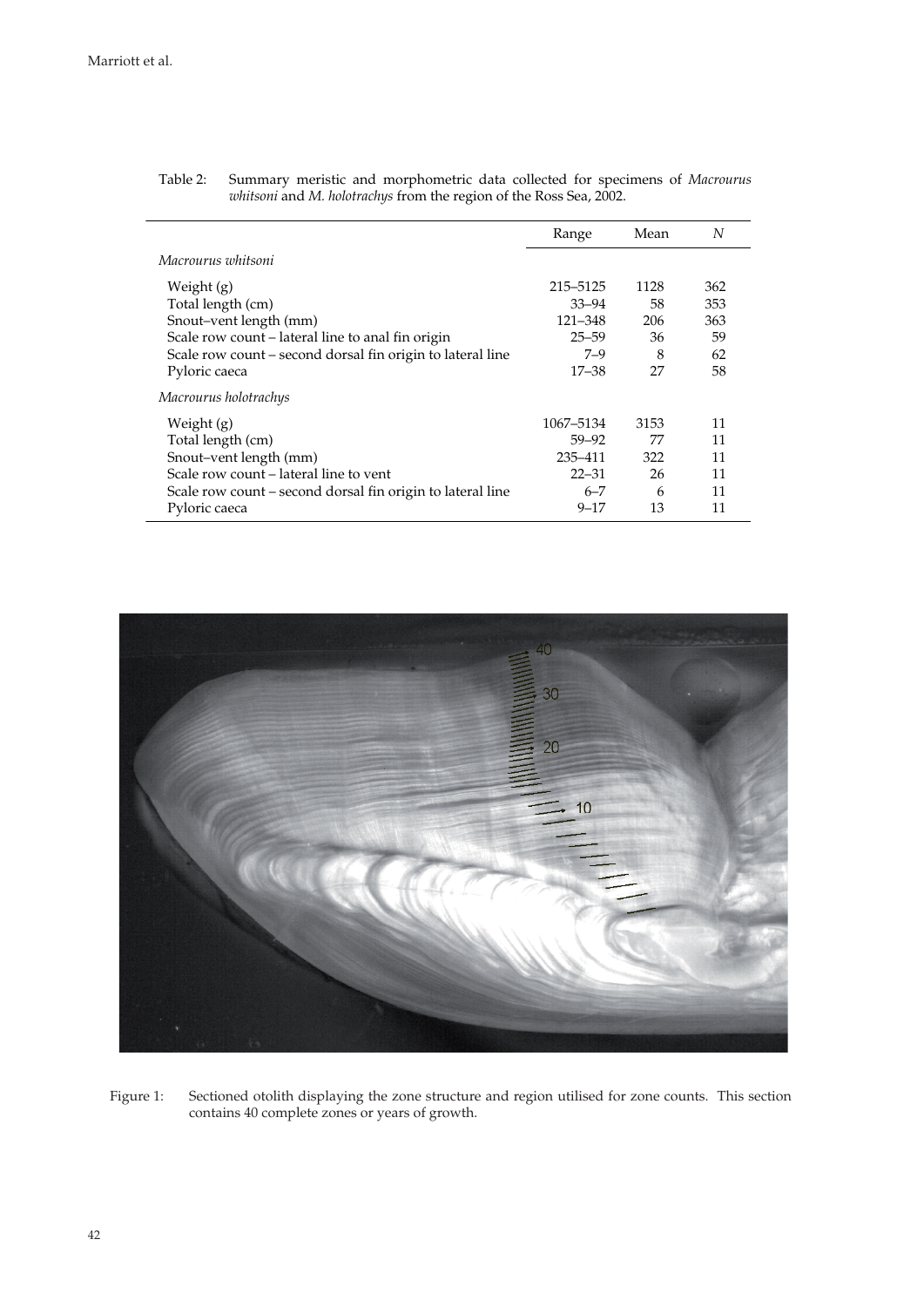available age data (Table 3). Raw age data and fitted von Bertalanffy growth curves are plotted (Figure 2) separately by sex.

Females appear to attain a larger size at age than males (Figure 2). The von Bertalanffy curves fitted separately to data from the two sexes were significantly different ( $\chi^2$  = 61.7, *P* < 0.0001). Between-sex differences are apparent for all three parameters (Table 3). However, the lack of fish aged younger than 9 years has resulted in unrealistic estimates of the  $t_0$  values.

#### Natural Mortality

In all the available age data, 1% of males were at least 55 years old, and 1% of females had lived 51 years. The subsequent estimates of *M* from these ages are 0.08 and 0.09. However, the longline fishery is unlikely to provide an unbiased estimate of population numbers at age, so these estimates must be considered to be very uncertain. Therefore a range of  $\pm 0.03$  around these values is recommended, i.e. *M* = 0.05–0.12.

#### Regressions relating Length and Weight

Observers collected nearly 4 200 measurements of total length and snout–vent length, and 337 measurements of snout–vent length and weight. Females comprised nearly two-thirds of the samples. The few obvious outliers in the data were removed from the subsequent analysis.

The linear regressions fitted to the plots of total length versus snout–vent length and total length versus weight were tested for significant differences between the two sexes. Regression slopes were tested using a heterogeneity-of-slopes model, and if that test was non-significant, the intercepts (elevations) of the two regression lines were tested by analysis of covariance.

There was a significant difference in the slopes of the male and female regression lines for both snout–vent length versus total length (for both males and females,  $p < 0.0001$ ) and log weight versus log total length (*p* = 0.013 and *p* < 0.0001 for males and females respectively). Consequently, data should not be pooled across sexes. Regression equations for the three parameters, separated by sex, are given in Figure 3.

#### Size and Age at Maturity

As the von Bertalanffy curves generated for this study are significantly different between sexes, separate length and age-at-maturity estimates were produced for males and females. The analysis was performed on data pooled across a calendar year to produce a robust length-at-maturity estimate. The length classes at which the fish were maturing occurred at the lower end of the size range of fish sampled in this study, where sample sizes per length class were low.

Little of the gonad stage data recorded by observers contained information on total lengths  $(n = 1 470)$ , so the analysis was run using snout– vent lengths for which there was a much larger set of data  $(n = 4 239)$ . The proportions of each size class at each maturity stage are shown for females (Figure 4) and males (Figure 5).

Total length at maturity was estimated using the regression function for males and females from the observer data, derived from fresh specimens. Mean total lengths at maturity were estimated to be 46 cm (15 cm snout–vent length) for males, and 50 cm (17 cm snout–vent length) for females.

Using the von Bertalanffy regression equations, the mean age at maturity was estimated to be 12 years for males and 14 years for females.

#### DISCUSSION

In 2002 observers had difficulty identifying the macrourids of the Ross Sea region. Most of the *M. holotrachys* specimens were labelled *M. whitsoni* by the observers; the two remaining specimens of *M. holotrachys* which observers had identified as being distinct from *M. whitsoni* had been labelled as *C. armatus*. Some of the *M. whitsoni* specimens were miss-identified as *M. carinatus* by observers. Production of an accurate identification guide should alleviate this problem.

*M. whitsoni* and *M. holotrachys* are readily separable by their external features. *M. holotrachys* lacks scales on the underside of the head (there may be a few scales near the angles of the mouth), whereas in *M. whitsoni* the underside of the head is scaled. *M. holotrachys* also has larger, heavier scales with more prominent ridging. Counts of scale rows from anal fin origin to lateral line (oblique) and below second dorsal fin origin are lower for *M. holotrachys* than *M. whitsoni*. Pyloric caeca counts are also lower for *M. holotrachys* (from Iwamoto 1990, this study, and unpublished data).

The predominant macrourid by-catch species of the Ross Sea toothfish fishery is *M. whitsoni*, which is found throughout the fished areas of the greater Ross Sea. In our observed specimens *M. holotrachys*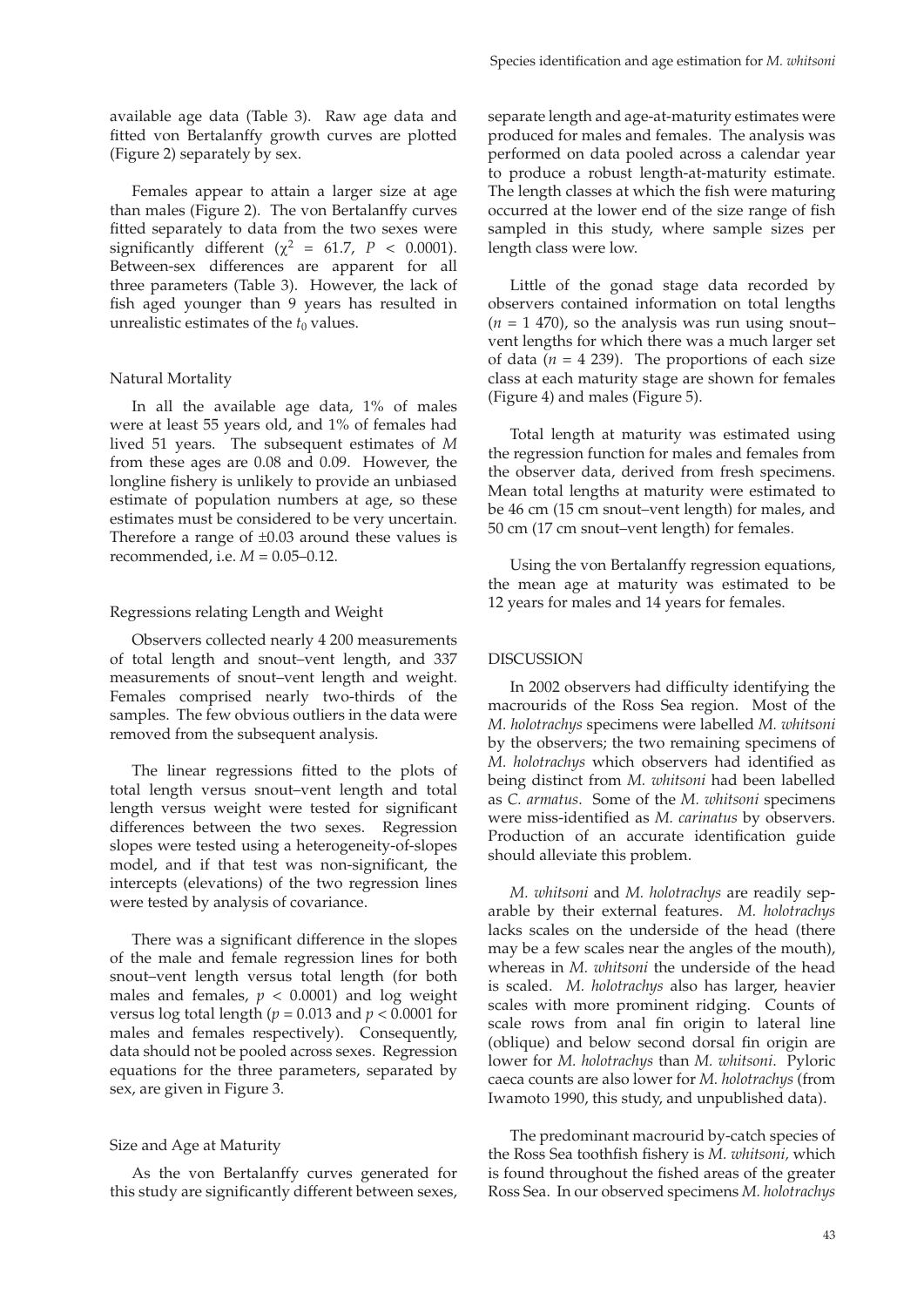|                   | Males             | Females           | Combined |
|-------------------|-------------------|-------------------|----------|
| ⊷                 | $78.4 \pm 3.6$    | $87.0 \pm 4.4$    | 85.7     |
| К                 | $0.050 \pm 0.011$ | $0.068 \pm 0.018$ | 0.048    |
| $t_{0}$           | $-5.36 \pm 2.87$  | $1.37 \pm 2.74$   | $-3.89$  |
| Age range (years) | $9 - 55$          | $11 - 51$         | $9 - 55$ |
| N                 | 117               | 96                | 213      |

Table 3: Von Bertalanffy growth parameters and sample details for *Macrourus whitsoni*. Standard errors are presented for the male and female von Bertalanffy parameters.



Figure 2: Raw age data and von Bertalanffy curves, separately by sex, for *Macrourus whitsoni*.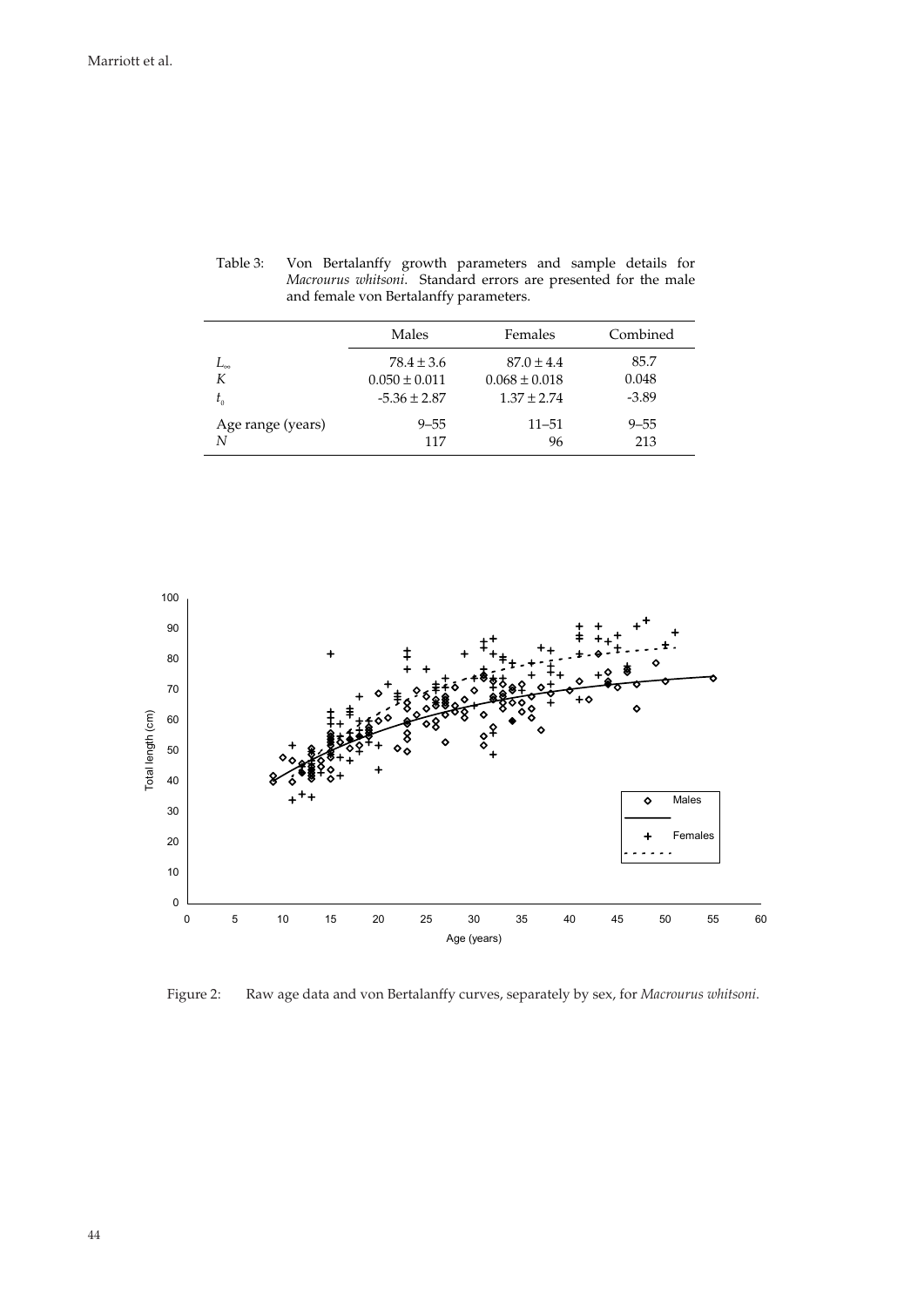

Figure 3: Snout–vent length, total length and weight relationships for male and female *Macrourus whitsoni*, with fitted linear regressions.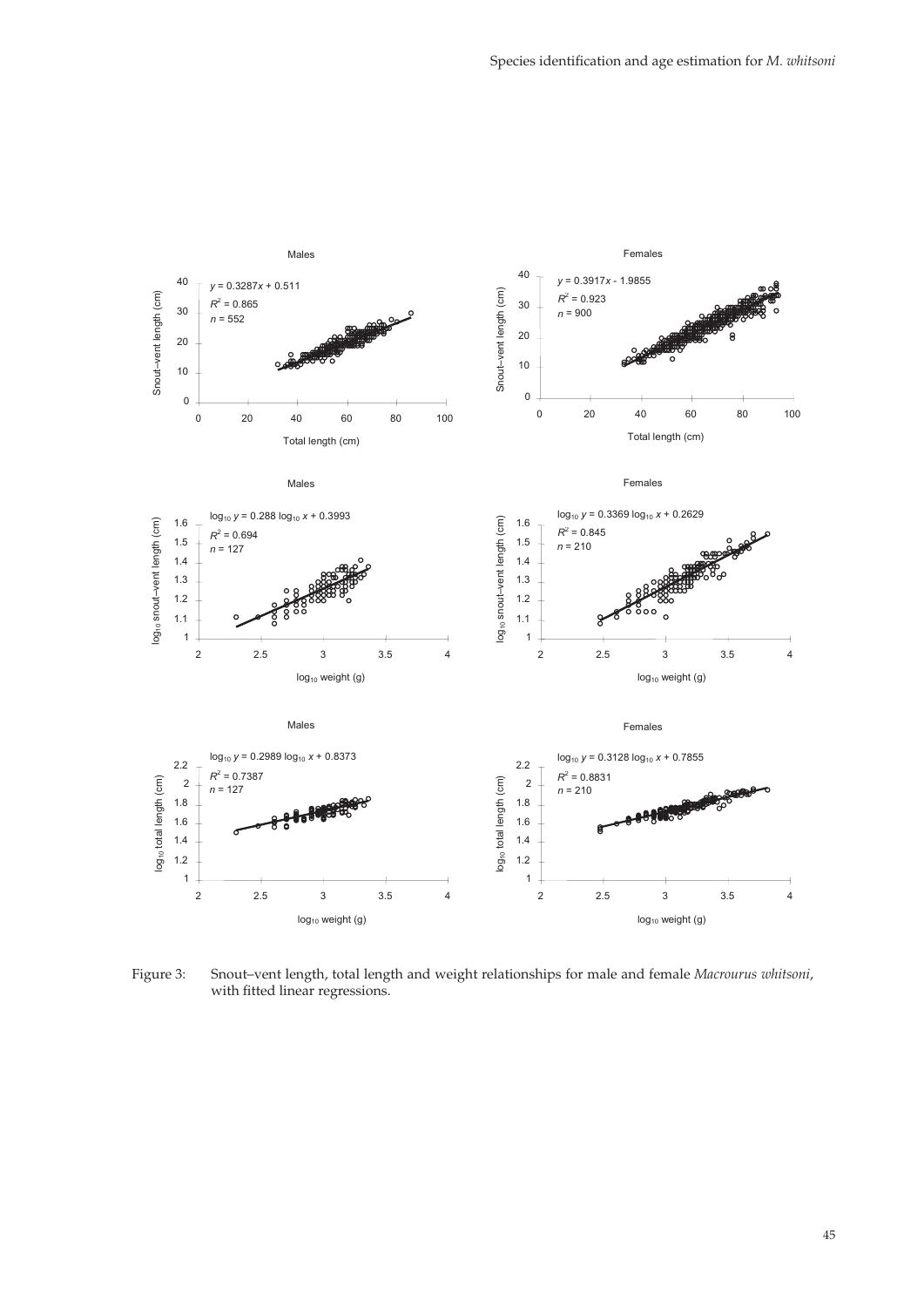

Figure 4: Females – plot of gonad stage of maturity versus snout–vent length. Stage 1 is immature, stage 2 is maturing.



Figure 5: Males – plot of gonad stage of maturity versus snout–vent length. Stage 1 is immature, stage 2 is maturing.

only occurred north of 65ºS, and comprised only about 2.5% of the samples returned. The fish aged in the 1999 sample were all from south of 71ºS. At 71.28ºS, Cape Adare is the northwestern limit of the Ross Sea proper. Within the confining landmasses of the Ross Sea, only *M. whitsoni* were found in our samples. This is 6° of latitude further south than any known *M. holotrachys* specimens.

Visually, the known *M. whitsoni* otoliths from the 2002 samples were indistinguishable from the 1999 samples that had been assumed to be *M. whitsoni*. Both samples displayed a reasonably high degree of polymorphism in their otolith structure. The *M. holotrachys* otoliths from the 2002 samples appeared to be subtly different from the *M. whitsoni* otoliths in their general form and in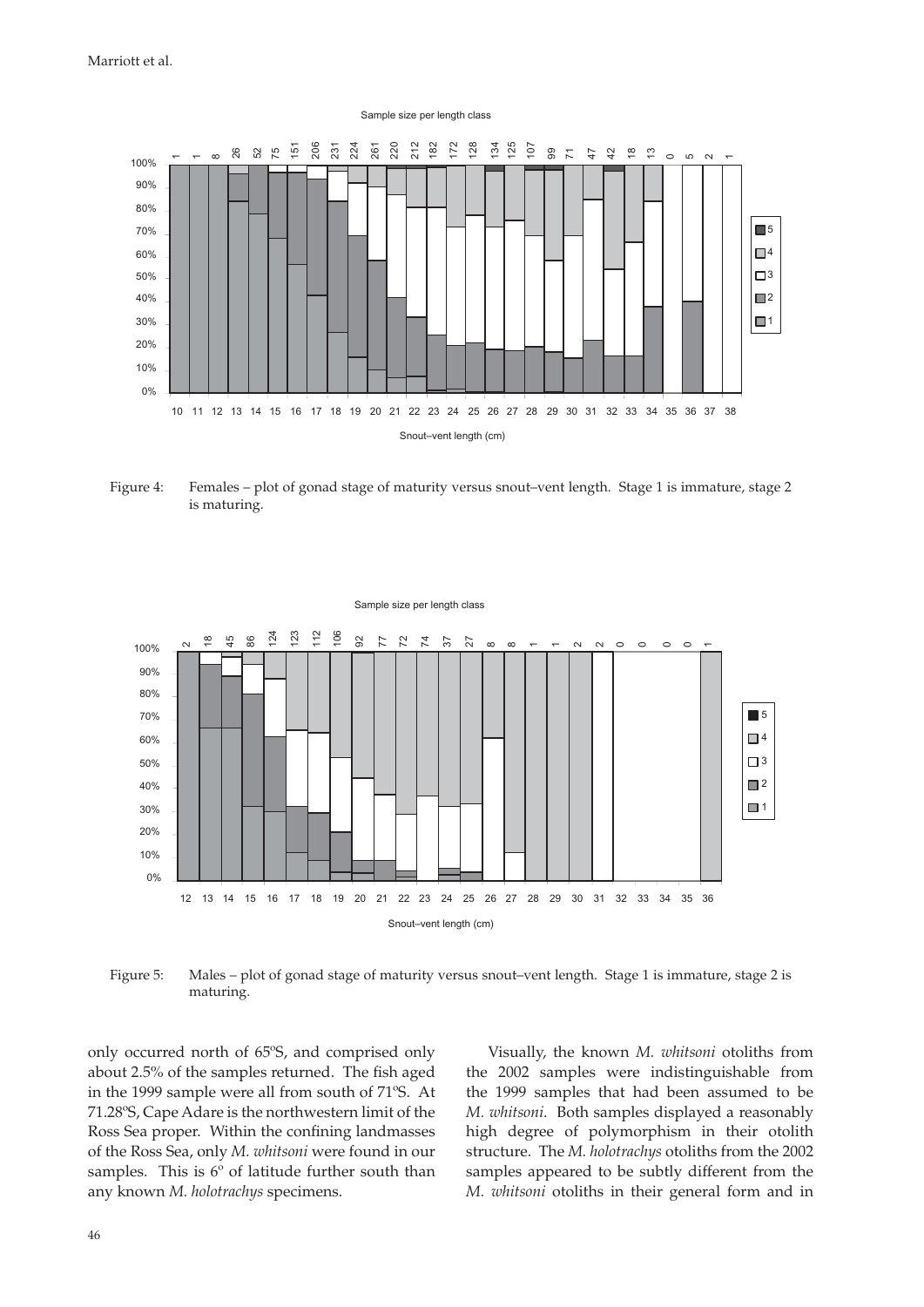their edge morphology, which tends to be more irregular and have larger and more numerous projections. Separating the two species solely on visual inspection of the otoliths was not reliable. Plots of the otolith morphometrics of the two macrourid species displayed overlapping ranges (Marriott and McMillan, 2002), so it was not possible to separate the two species on the basis of their otolith morphology.

Given the geographical location of the samples provided, it seems highly probable that all of the specimens aged from the 1999 sample were *M. whitsoni*. Therefore the provisional age estimates generated from the 1999 sample should be considered as valid for *M. whitsoni*.

For ageing, the use of baked cross-sectioned otoliths appeared to produce acceptable results with ages being confidently  $(\pm 2 \text{ years})$  attributed by the primary reader to 213 of the 300 otoliths prepared. Ages estimated for this sample ranged from 9 to 55 years. *M. whitsoni* otoliths can, on occasion, exhibit mineral resorption and regions of irregular growth: this accounted for a substantial proportion of the unreadable otoliths. A recent review on age determination of deep-water fishes (Bergstad, 1995) concluded that for long-lived species, techniques using sectioned otoliths were the most reliable.

The first zone proved to be quite variable in width. This is most likely due to an extended spawning period. This has been exhibited in *M. whitsoni* and other macrourids such as *M. carinatus* and *Caelorinchus fasciatus* (Alekseyeva et al., 1993). This added to the difficulties in interpreting the juvenile regions of the otolith.

A change in the zone pattern (i.e. a transition zone) was observed in most otoliths at approximately zone 10. Similar transition zones have been reported (Morales-Nin, 2001) in *Coryphaenoides rupestris* at around zones 10 to 12 (Bergstad, 1995) and at around zone 20 (Kelly et al., 1997). This transition zone is probably indicative of some change in life history. For *M. whitsoni*, it could signify the initial onset of maturity; age at 50% maturity for this species was estimated as 12 and 14 years for males and females respectively. However, it could also be associated with some change in habitat or feeding. The reason for the transition zone is therefore currently uncertain.

Related macrourid species from the Northern Hemisphere have been studied and zone-count age estimates similar to those produced here for *M. whitsoni* were obtained. *C. rupestris* off the coast of Norway were aged to about 70 years (Bergstad, 1995), to 60 years (Kelly et al., 1997) and to 46 years by Lorance et al. (2001). Two smaller species, *Nezumia sclerorhynchus* (maximum snout–vent length 7.3 cm) and *Caelorinchus caelorinchus* (maximum snout–vent length 10.6 cm), were aged to a maximum of 10 and 11 years respectively (Labropoulou and Papaconstantinou, 2000). Small otoliths were read whole and larger specimens were hand polished to the primordium.

It was not possible to validate the ageing technique developed during this study, due in part to the absence of fish less than 9 years old and the fact that the samples were not representative of the whole of the year. Consequently, the data and von Bertalanffy growth parameters presented in this work must be considered preliminary.

Samples of young fish will need to be obtained for accurate future validation of the reading technique, either as large annual samples for tracking length–modal progression of strong year classes or smaller intra-annual samples for marginal increment analysis. Length–modal progression is not practical, as the required representative juvenile samples are unlikely to be obtained with current fishing practices. Marginal increment analysis has been used to validate ages in other species of the Macrouridae (Bergstad, 1995; Gordon and Swan, 1996; Labropoulou and Papaconstantinou, 2000; Merrett and Haedrich, 1997; Morales-Nin, 2001; Swan and Gordon, 2001), with some researchers noting that the marginal state of an otolith can only be accurately assessed in juvenile fish (Bergstad, 1995; Swan and Gordon, 2001; Morales-Nin, 2001). Due to sea-ice formation, the Ross Sea is inaccessible for much of the year, which would effectively preclude the collection of samples throughout a year for marginal increment analysis. It may be possible to obtain *M. whitsoni* specimens from north of the Ross Sea and its winter sea-ice for a series of intra-year samples.

Validation of the reading technique could be performed on the extant specimen sets by employing radiometric ion disequilibria techniques (Andrews et al., 1999; Bergstad, 1995; Campana, 1999) or bomb radiation techniques (Kalish, 1995; Campana, 1997) to attribute an age range to individual fish. The ion disequilibria technique can be used to generally validate an interpretation protocol, the bomb radiation technique can validate the age of a fish to within three years given the right circumstances. Due to the imprecise nature of the techniques (Swan and Gordon, 2001), it cannot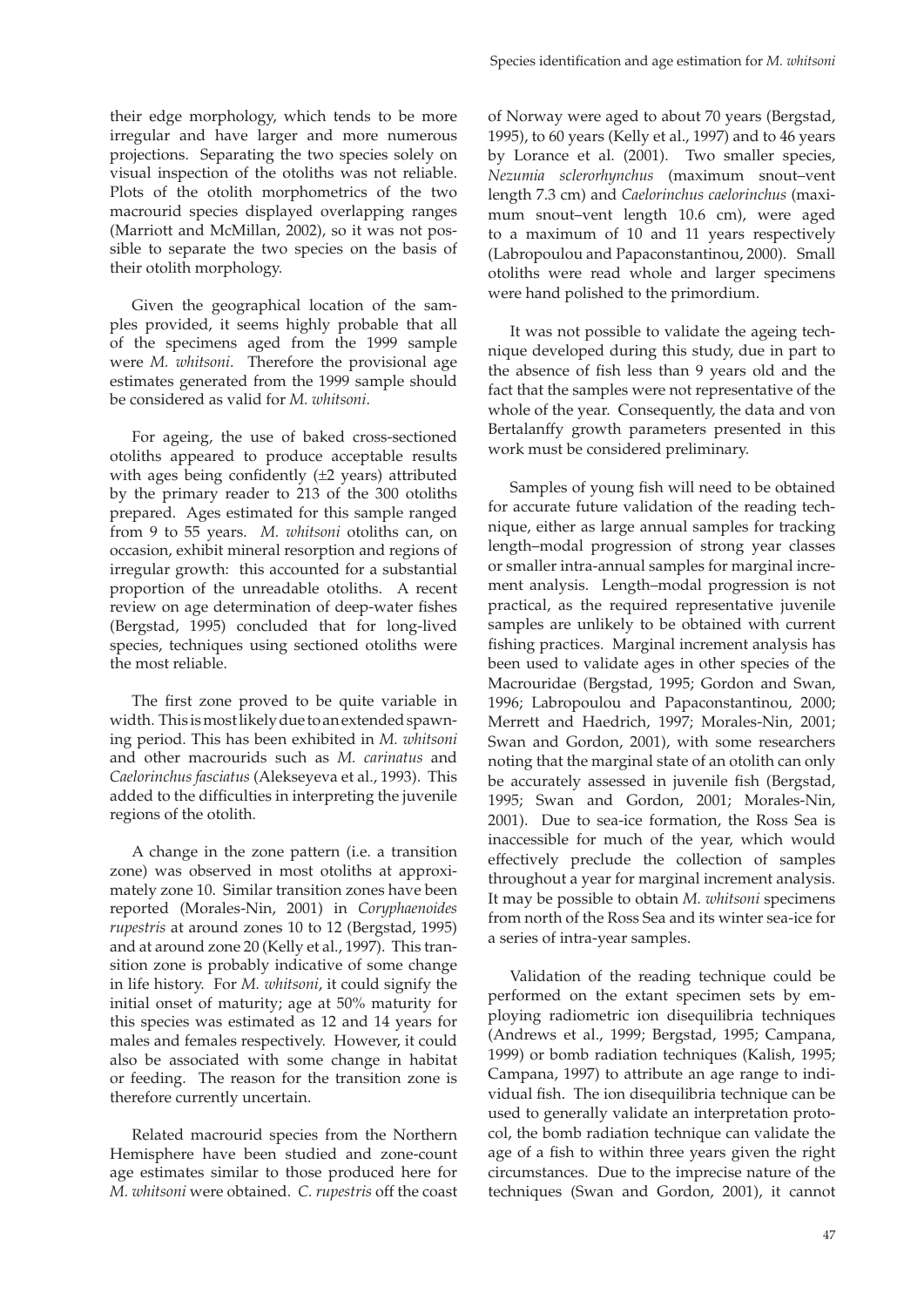accurately validate the protocols employed to interpret key localised regions of an otolith such as the inner juvenile zones.

The Pacific grenadier (*Coryphaenoides acrolepis*) from the northern Pacific has been aged to 73 years (Andrews et al., 1999) from thin otolith sections of fish approximately 70 cm in total length. Radioactive disequilibria of 210Pb and 226Ra from the otolith cores was used to validate their age estimates and good correlation up to the 46–56 age group was achieved. There were insufficient specimens to extend their validation work to older age classes.

The longline fishery catches few fish younger than 10 years old. Geographic segregation of a fish stock has been noted in other macrourids (Merrett and Marshall, 1981; Merrett and Haedrich, 1997), commonly referred to as a bigger–deeper trend, so poorly represented size classes in our samples may not be present in the commercially fished areas. However evidence suggests that *C. rupestris* adopts a benthopelagic lifestyle after its first year in the Skagerrak Sea and juveniles are most abundant in the Rockall Trough at around 1 000 m (Gordon and Swan, 1996), so it is more likely in the Ross Sea toothfish fishery that hook selectivity precludes the capture of small fish.

*M. whitsoni* appears to be a relatively slowgrowing species, as are many of the deep demersal fishes (Haedrich, 1997). It is apparent that females reach a greater length and have a faster growth rate than males, as is the case for many teleost species. All otoliths were derived from the longline fishery, which catches few small fish. Consequently, fish 10 years or younger were largely missing from the length-at-age data, so the von Bertalanffy curves will be poorly defined for these ages. This accounts for the generally unsatisfactory  $t_0$  values.

The regression lines relating total and snout– vent length, and weight to length, fitted the raw data well. The significant differences between the male and female lines imply that a degree of sexual dimorphism exists. The use of separate sex regression functions should therefore be maintained in any future conversions.

The long whip-like tails of many macrourids are prone to truncation either prior to, or at, capture, so an alternative standardised measurement system is necessary for accurate length measurements. The snout–vent length was used as this is unambiguous and measures a larger proportion of the total length than methods utilised by other researchers, such as head length (Merrett and Marshall, 1981), to increase the accuracy of extrapolated total lengths.

The estimated mean lengths at maturity were 46 cm total length (15 cm snout–vent length) for males and 50 cm total length (17 cm snout–vent length) for females. The mean ages at maturity were 12 years for males and 14 years for females. These are comparable to the 11.5 cm mean pre-anal length and 14 years mean age at maturity as derived by Allain (2001) in his studies on *C. rupestris* west of the British Isles. In *C. rupestris*, a pre-anal length of 13 cm  $\approx$  50 cm total length (Gordon and Hunter, 1994, in Allain, 2001). Kelly et al. (1997) estimated 10 cm (males) and 12 cm (females) pre-anal length at maturity for *C. rupestris* in the Rockall Trough.

The estimated mean lengths at maturity show that *M. whitsoni* is vulnerable to the commercial longline fishery prior to their becoming sexually mature. Approximately 3.3% of males and 7.5% of females were sexually immature. The age of maturity indicates that males start to become vulnerable to commercial longlining practices for about three years prior to reaching the mean age at maturity; females are vulnerable for about five years. The high ages at maturity suggest that stocks would take a significant time to recover naturally from large biomass reductions. The stock structure and biomass for this species in the Ross Sea is unknown so it is not possible to comment on the potential impact of the current fishing practices in this region.

# **CONCLUSIONS**

Uncertainty in the identification of species of the genus *Macrourus* from the Ross Sea has now been resolved. In the Ross Sea south of the 65ºS latitude, only *M. whitsoni* were found in the samples studied here. All otoliths used for ageing were from south of 70ºS and this, along with the otolith morphology, confirms that the previously aged sample from 1999 was *M. whitsoni.*

Age and growth analysis of *M. whitsoni* was successfully completed. Unvalidated age estimates were generated from counts of translucent zones in cross-sectioned otoliths. The species appears to be long lived and slow growing, living to at least 50 years. Females grow at a faster rate, and reach a larger size, than males, but both sexes exhibit comparable maximum ages. Mean total lengths at maturity were estimated to be 46 cm (15 cm snout–vent length) for males, and 50 cm (17 cm snout–vent length) for females. This indicates that *M. whitsoni* is vulnerable to current commercial fishing practices prior to maturation. The age and growth estimates must be considered preliminary in nature as the ageing methodology has yet to be validated.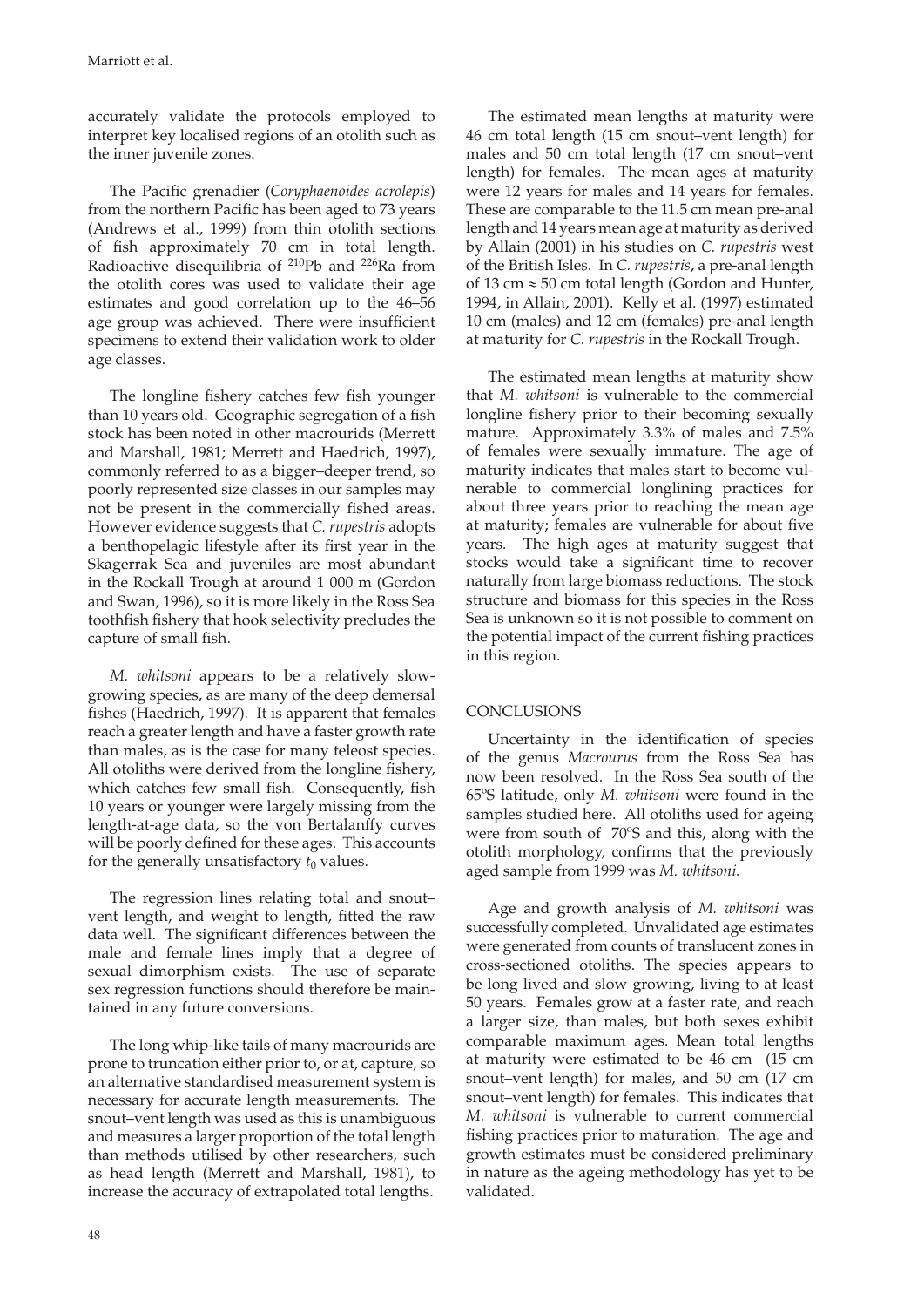# ACKNOWLEDGEMENTS

The authors thank the New Zealand Ministry of Fisheries for funding this study under projects MOF2000/02A and PAT2001-02, Malcolm Francis for helping with the statistical analysis, and the observers on board the longlining vessels, who collected large amounts of data and specimens.

# REFERENCES

- Alekseyeva, Ye.I., F.Ye. Alekseyeva, V.V. Konstantinov and V.A. Boronin. 1993. Reproductive biology of grenadiers, *Macrourus carinatus, M. whitsoni, Coelorinchus fasciatus* (Macrouridae), and *Patagonotothen guntheri shagensis* (Nototheniidae) and the distribution of *M. carinatus*. *J. Ichthyol.*, 33 (1): 71–84.
- Allain, V. 2001. Reproductive strategies of three deep-water benthopelagic fishes from the northeast Atlantic Ocean. *Fish. Res*., 51: 165– 176.
- Andrews, A.H., G.M. Cailliet and K.H. Coale. 1999. Age and growth of the Pacific grenadier (*Coryphaenoides acrolepis*) with age estimate validation using an improved radiometric ageing technique. *Can. J. Fish. Aquat. Sci*., 56 (8): 1339–1350.
- Bergstad, O.A. 1995. Age determination of deepwater fishes; experiences, status and challenges for the future. In: Hopper, A.G. (Ed.). *Deep-Water Fisheries of the North Atlantic Oceanic Slope.* Kluwer Academic Publishers, Netherlands: 267–283.
- Campana, S.E. 1997. Use of radiocarbon from nuclear fallout as a dated marker in the otoliths of Haddock *Melanogrammus aeglefinus*. Mar. *Ecol. Prog. Ser.,* 150: 49–56.
- Campana, S.E. 1999. Chemistry and composition of fish otoliths: pathways, mechanisms and applications. *Mar. Ecol. Prog. Ser.,* 188: 263– 297.
- Gordon, J.D.M. and S.C. Swan. 1996. Validation of age readings from otoliths of juvenile roundnose grenadier, *Coryphaenoides rupestris*, a deep-water macrourid fish. *J. Fish Biol.*, 49 (A): 289–297.
- Haedrich, R.L. 1997. Distribution and population ecology. In: Randall, D.J. and A.P. Farrell (Eds). *Deep-Sea Fishes*. Academic Press, San Diego: 79–114.
- Hanchet, S.M., P.L. Horn, M.L. Stevenson and N.W.McL. Smith. 2002. The New Zealand toothfish fishery in Subareas 88.1 and 88.2 from 1997-1998 to 2001–2002. Document *WG-FSA-02/38*. CCAMLR, Hobart, Australia: 20 pp.
- Hoenig, J.M. 1983. Empirical use of longevity data to estimate mortality rates. *Fish. Bull., US*, 81: 898–903.
- Iwamoto, T. 1990. Family Macrouridae. In: Cohen, D.H., T. Inada, T. Iwamoto and N. Scialabba. FAO Species Catalogue, Vol. 10. Gadiform Fishes of the World (Order Gadiformes). An annotated and illustrated catalogue of cods, hakes, grenadiers and other gadiform fishes known to date. *FAO Fisheries Synopsis No. 125*, Vol. 10. FAO, Rome: 442 pp.
- Kalish, J.M. 1995. Application of the bomb radiocarbon chronometer to the validation of redfish *Centroberyx affinis* age. *Can. J. Fish. Aquat. Sci.,* 52: 1399–1405.
- Kelly, C.J., P.L. Connolly and J.J. Bracken. 1997. Age estimation, growth, maturity and distribution of the roundnose grenadier from the Rockall Trough. *J. Fish Biol.,* 50: 1–17.
- Kimura, D.K. 1980: Likelihood methods for the von Bertalanffy growth curve. *Fish. Bull., US*, 77: 765–776.
- Labropoulou, M. and C. Papaconstantinou. 2000. Comparison of otolith growth and somatic growth in two macrourid fishes. *Fish. Res.*, 46: 177–188.
- Lorance, P., H. Dupouy and V. Allain. 2001. Assessment of the roundnose grenadier (Cory*phaenoides rupestris*) stock in the Rockall Trough and neighboring areas (ICES Sub-areas V–VII). *Fish. Res.,* 51: 151–163.
- Marriott, P. and P.L. Horn. 2001. Preliminary age and growth estimates for the ridge-scaled rattail *Macrourus whitsoni*. Document *WG-FSA-01/43*. CCAMLR, Hobart, Australia: 11 pp.
- Marriott, P. and P. McMillan. 2002. Review of identity and biology of species of the family Macrouridae, from the CCAMLR fishery in the Ross Sea, Antarctica. Document *WG-FSA-02/32*. CCAMLR, Hobart, Australia: 17 pp.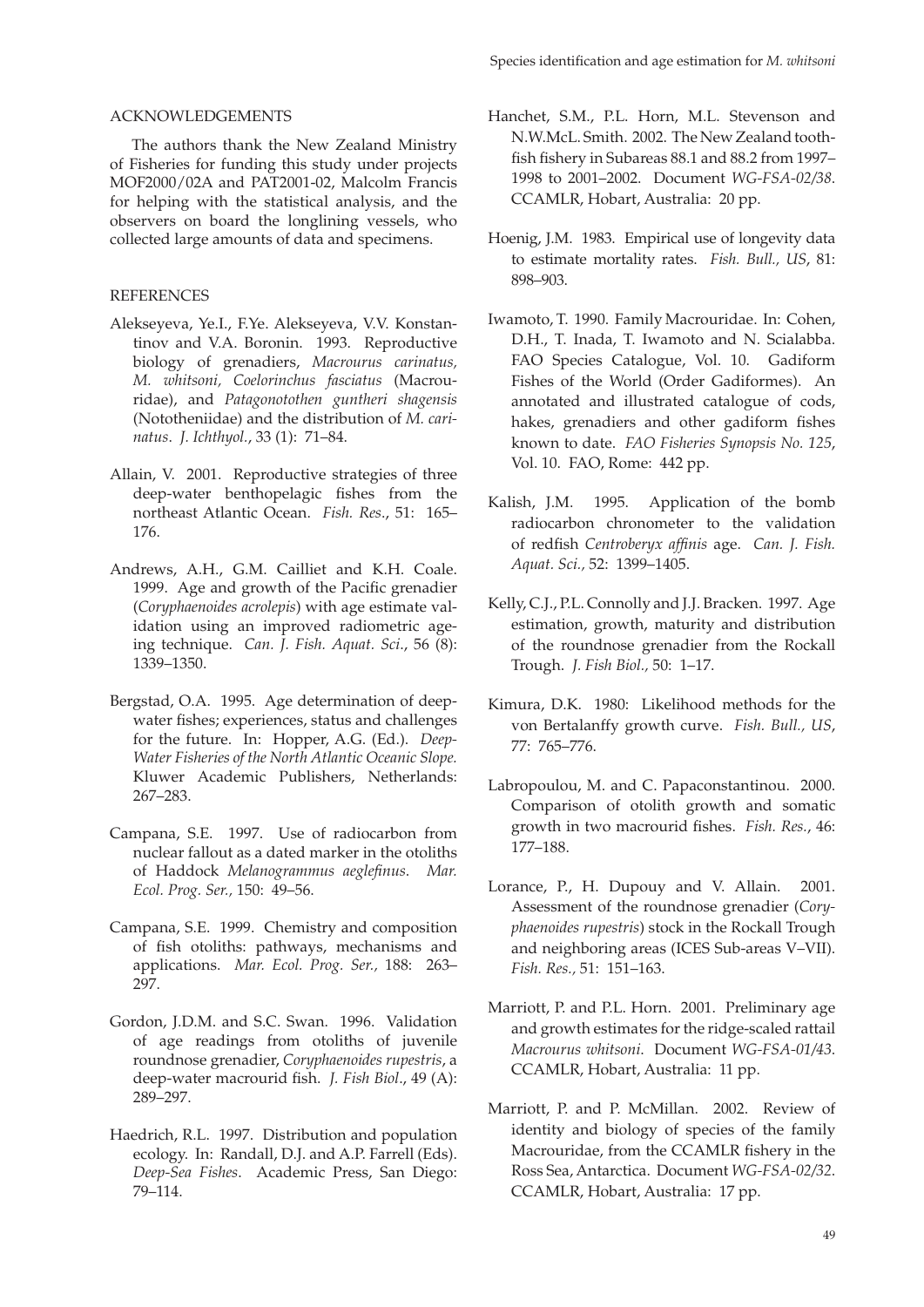Marriott et al.

- Merrett, N.R. and N.B. Marshall. 1981. Observations on the ecology of deep–sea bottom-living fishes collected off northwest Africa (08°-27°N). *Progress in Oceanography,* 9: 185–244.
- Merrett, N.R. and R.L. Haedrich. 1997. *Deep-Sea Demersal Fish and Fisheries*. Chapman and Hall, London: 282 pp.
- Morales-Nin, B. 2001. Mediterranean deep-water fish age determination and age validation: the state of the art. *Fish. Res.*, 51: 377–383.
- Swan, S.C. and J.D.M. Gordon. 2001. A review of age estimation in macrourid fishes with new data on age validation of juveniles. *Fish. Res.*, 51: 177–195.

# Liste des tableaux

- Tableau 1: Tableau récapitulatif des caractères clés servant à identifier les spécimens de *Macrourus carinatus*, *M. holotrachys* et *M. whitsoni*, d'après Iwamoto (1990), tiré de ses recherches et de données non publiées.
- Tableau 2: Tableau récapitulatif des données méristiques et morphométriques collectées sur des spécimens de *Macrourus whitsoni* et *M. holotrachys* de la région de la mer de Ross, 2002.
- Tableau 3: Paramètres de croissance de von Bertalanffy et détail de l'échantillon de *Macrourus whitsoni*. Les erreurs standard sont présentées pour les paramètres de von Bertalanffy pour les mâles et pour les femelles.

### Liste des figures

- Figure 1: Coupe d'otolithe exposant la structure des zones et la région utilisée pour compter ces zones. Cette coupe contient 40 zones complètes ou années de croissance.
- Figure 2: Données brutes d'âge et courbes de von Bertalanffy séparées par sexe, pour *Macrourus whitsoni*.
- Figure 3: Rapport entre la longueur museau–anus, la longueur totale et le poids des mâles et des femelles de *Macrourus whitsoni*, et régressions linéaires ajustées.
- Figure 4: Femelles stade de maturité des gonades en fonction de la longueur museau-anus. Le stade 1 est immature, le stade 2 est en cours de maturation.
- Figure 5: Mâles stade de maturité des gonades en fonction de la longueur museau-anus. Le stade 1 est immature, le stade 2 est en cours de maturation.

#### Список таблиц

- Табл. 1: Сводка ключевых признаков, используемых для определения образцов *Macrourus carinatus*, *M. holotrachys* и *M. whitsoni*, по Ивамото (1990 г.), по данной работе и по неопубликованным данным.
- Табл. 2: Сводка меристических и морфометрических данных для образцов *Macrourus whitsoni* и *M. holotrachys* из моря Росса, 2002 г.
- Табл. 3: Параметры роста по Берталанфи и детали выборки для *Macrourus whitsoni*. Представлены стандартные ошибки в параметрах Берталанфи для самцов и самок.

#### Список рисунков

- Рис. 1: Срез отолита, демонстрирующий зональную структуру и участок, используемый для подсчета зон. Данный срез содержит 40 полных зон или лет роста.
- Рис. 2: Исходные данные по возрасту и кривые Берталанфи для разных полов вида *Macrourus whitsoni*.

50